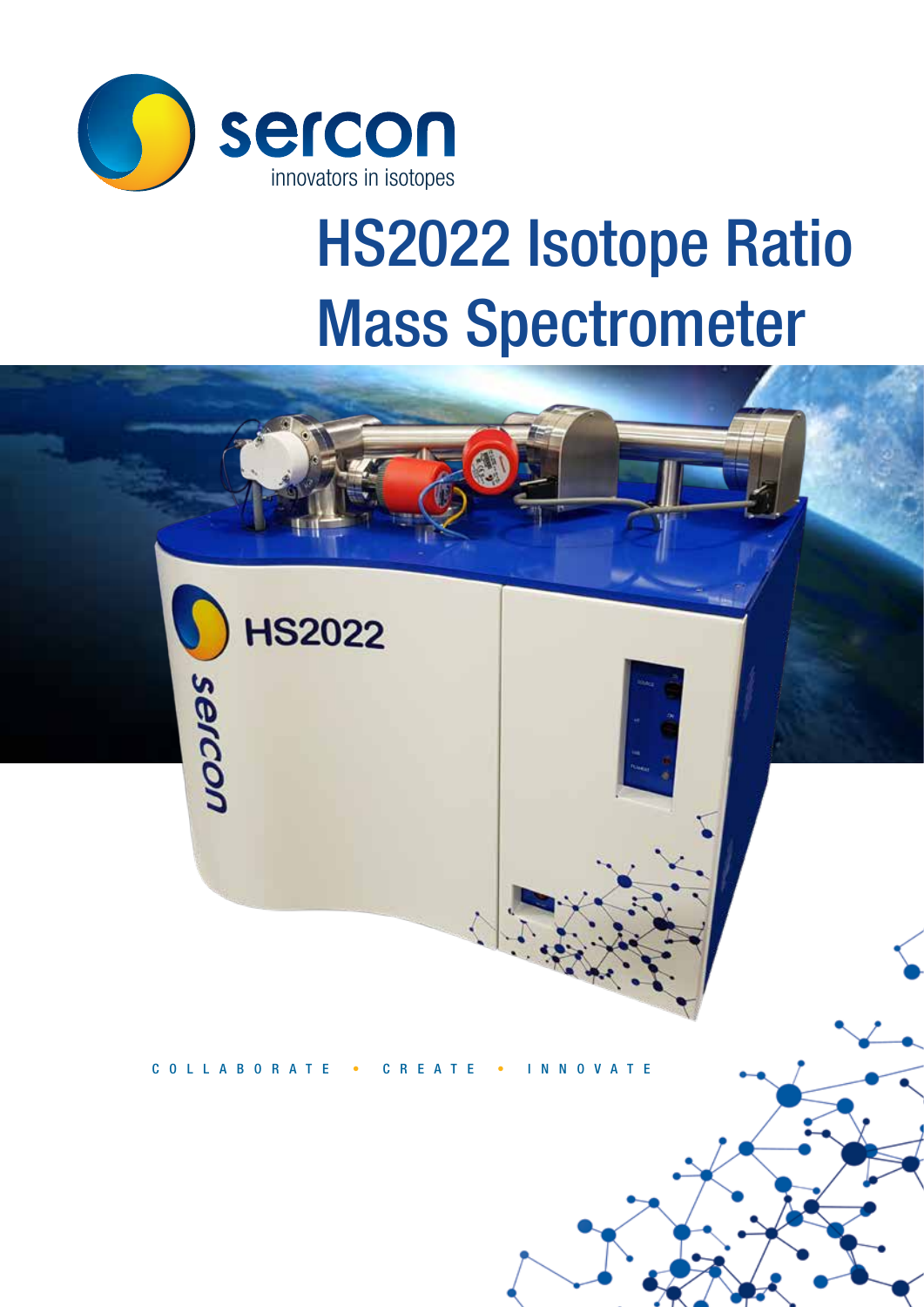# HS2022 ISOTOPE RATIO MASS SPECTROMETER

Sercon are dedicated to the design, manufacture and support of **Isotope Ratio** Mass Spectrometers and their associated sample preparation systems.



- All stainless steel and metal gasket construction flight tube for ultrahigh vacuum purity to ensure minimal backgrounds and zero water contamination.
- True differential pumping for superior ion transfer through the flight tube from the high sensitivity source to the large dynamic range collectors.
- 120° extended geometry with an 11cm radius magnetic sector giving an effective 21cm radius dispersion and double direction focusing. Additional high dispersion long spur with 98.8° sector which creates a distance of 24cm between the focal points for m/z 2 and 3. This leads to an abundance sensitivity at  $m/z$  3 of  $<$ 1 ppm which eliminates helium 'tailing' in to the D/H collector.
- Truly universal Faraday triple collectors for simultaneous collection of adjacent masses in the range 28,29,30 - 64,65,66 with no adjustment of collectors or amplifiers. Additional single Faraday collector and high gain amplifier for m/z 3 on the hydrogen spur.
- The desired combination of the 4 collectors is selected via the software. Software switchable variable gain amplifiers and 50V amplifier outputs are available as options.



- Asymmetric extended geometry to give true stigmatic focusing with twice the dispersion of normal geometry with the same radius sector.
- Shorter path length than traditional extended geometry to decrease ion/molecule interactions and so ensure 100% transmission through the analyser and a sensitivity which is in continuous flow mode <850 molecules/ion for  $CO<sub>2</sub>$ .
- True differential pumping by turbo-molecular pumps with a high compression ratio for both He and  $H_2$ , to remove the detrimental effect of abundance sensitivity during continuous flow applications and eliminate memory.
- With a mass range covering 2 to 96 AMU, it is suitable for the analysis of light stable isotopes in all the commonly measured gases;  $H_2$ ,  $N_2$ NO, N<sub>2</sub>O, O<sub>2</sub>, CO, CO<sub>2</sub>, SO and SO<sub>2</sub>.
- Triple port reference gas injection system. Suitable for calibrating each sample, using a reference gas instead of an internal standard and for easy tuning of the mass spectrometer. Size, type and positioning of reference gas pulses are under software control. A greater number is available as an option.
- Data acquisition system uses state of the art highly stable and linear high frequency converters which produce integral slices with zero dead time and quantisation below the beam statistical noise floor at all signal levels.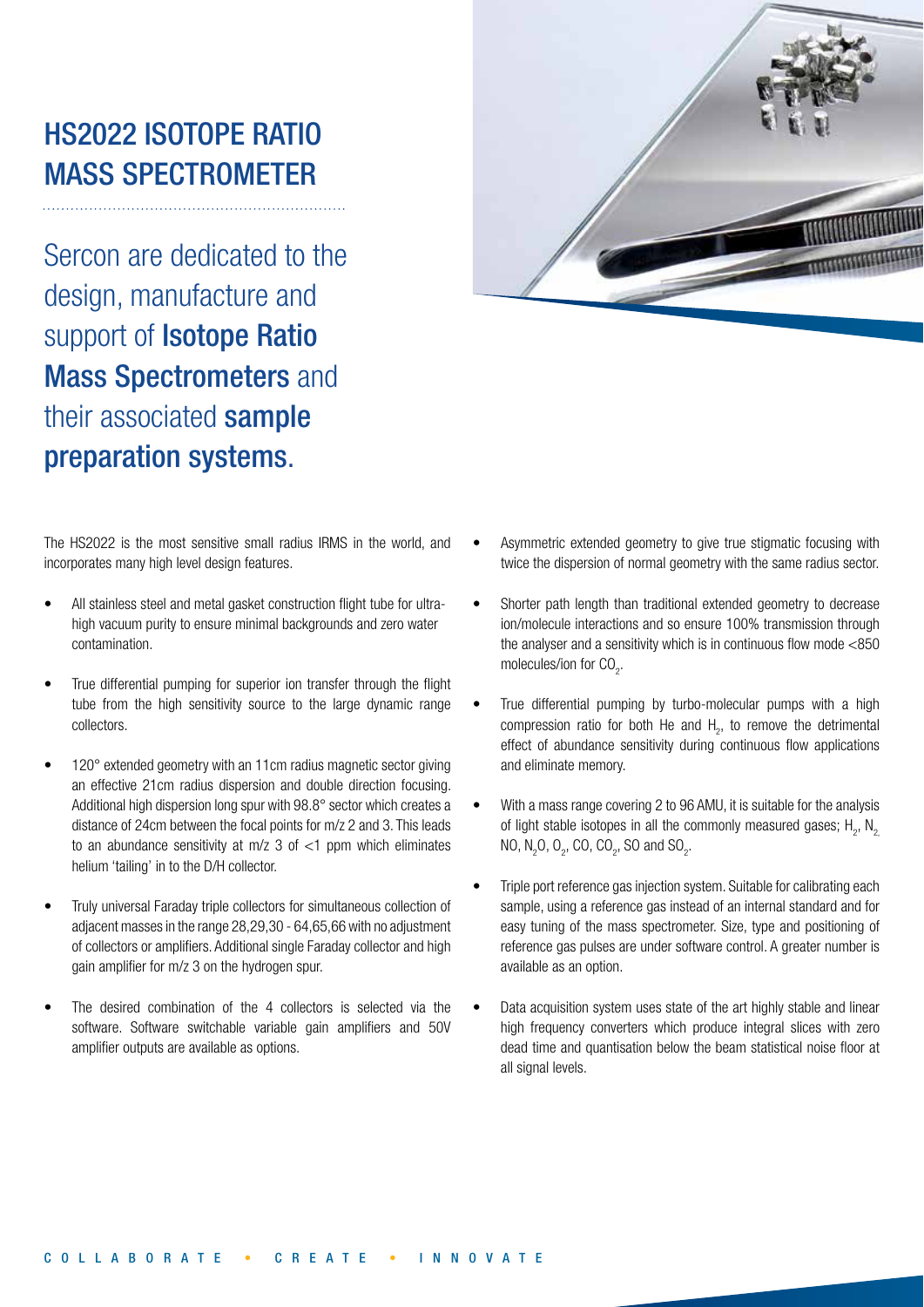

| Specification           |                                                                                                                                                                                                                                                                                                                                                                                                                                                                                             |
|-------------------------|---------------------------------------------------------------------------------------------------------------------------------------------------------------------------------------------------------------------------------------------------------------------------------------------------------------------------------------------------------------------------------------------------------------------------------------------------------------------------------------------|
| Geometry                | 120° extended geometry with an 11cm radius magnetic sector giving an effective 21cm radius dispersion and double direction focusing. Truly universal<br>Faraday triple collectors for simultaneous collection of adjacent masses in range 28, 29, 30 - 64, 65, 66 with no adjustment of collectors or amplifiers.<br>Additional long spur with 98.8° sector which creates a distance of 24 cm between the focal points for m/z 2 and 3. Additional single Faraday collector<br>for $m/z$ 3. |
| <b>Materials</b>        | All stainless steel construction with metal gasket seals to ensure ultra clean internal environment. The use of an all metal analyser permits bake out of<br>the analyser and negligible water background. True UHV using conflat flanges means no dead volumes within ion optics so eliminating contamination<br>and memory effects.                                                                                                                                                       |
| Ion Source              | High sensitivity, electron impact, plug-in design.                                                                                                                                                                                                                                                                                                                                                                                                                                          |
| Magnet                  | Programmable electromagnet, permanent magnet option                                                                                                                                                                                                                                                                                                                                                                                                                                         |
| Resolution              | $m/\Delta m$ = 110 (N2) 10% valley definition. $m/\Delta m$ = 40 (H2) 10% valley definition.                                                                                                                                                                                                                                                                                                                                                                                                |
| Sensitivity             | < 850 molecules per m/z 44 ion in CF.<br>$<$ 650 molecules per m/z 44 ion in DI.                                                                                                                                                                                                                                                                                                                                                                                                            |
| Abundance Sensitivity   | < 5 ppm for N <sub>2</sub> , < 30 ppm for CO <sub>2</sub> , < 1 ppm for H <sub>2</sub> at 4 x10 <sup>-6</sup> mbar He in continuous-flow mode.<br>$<$ 3 ppm for CO <sub>2</sub> - dual-inlet mode.                                                                                                                                                                                                                                                                                          |
| Linearity               | $<$ 0.02% / nA at beam intensity of 2 x10 <sup>-8</sup> A for CO <sub>2</sub>                                                                                                                                                                                                                                                                                                                                                                                                               |
| $H_3^+$                 | <5 ppm / nA. Stability < 0.03 ppm/nA/hour.                                                                                                                                                                                                                                                                                                                                                                                                                                                  |
| Sample Decay            | Time for a signal of 2E-8 amps for m/z 44 to decay below 2E-10 Amps when inlet is isolated<br>Continuous flow mode $=$ 30 seconds                                                                                                                                                                                                                                                                                                                                                           |
| Vacuum                  | Mass analyser - truly differentially pumped by 2 x drag stage turbomolecular pumps (70 L/s) backed by a two-stage rotary pump. Ultimate vacuum of 1<br>x 10 <sup>-9</sup> mbar. Source pressure monitored by inverted magnetron gauge. (Nb. this configuration is essential for GC-C-IRMS applications).                                                                                                                                                                                    |
| Inlet                   | Zero dead volume capillary interface to allow the use of continuous flow methods.                                                                                                                                                                                                                                                                                                                                                                                                           |
| Data acquisition system | Data acquisition system uses state of the art highly stable and linear high frequency converters which produce integral slices with zero dead time and<br>quantisation below the beam statistical noise floor at all signal levels.                                                                                                                                                                                                                                                         |
| Software                | Sercon Callisto software. Proprietary operational software for system control and data handling. Fully compatible with all versions of Windows.                                                                                                                                                                                                                                                                                                                                             |
| Electronics             | Sercon System Controller. Flashover-resistant electronics with semiconductors close to ground and isolated from high voltages. Full control of ion<br>source parameters through software and on-board microprocessors. Communication is via USB with PC system. Valve control outputs for 32 valves as<br>standard, can be extended to 64. Four VFC channels for ion beam and other detector readbacks are installed, extendable to eight or twelve depending<br>on system configuration.   |
| Reference Gas           | Triple-port reference gas injection system to calibrate sample peaks produced by attached continuous flow modules. Fitted with dedicated pneumatic<br>valves and inlet manifold for 3 reference gas bottles. Reference valve array can be expanded to six or more reference gases if required.                                                                                                                                                                                              |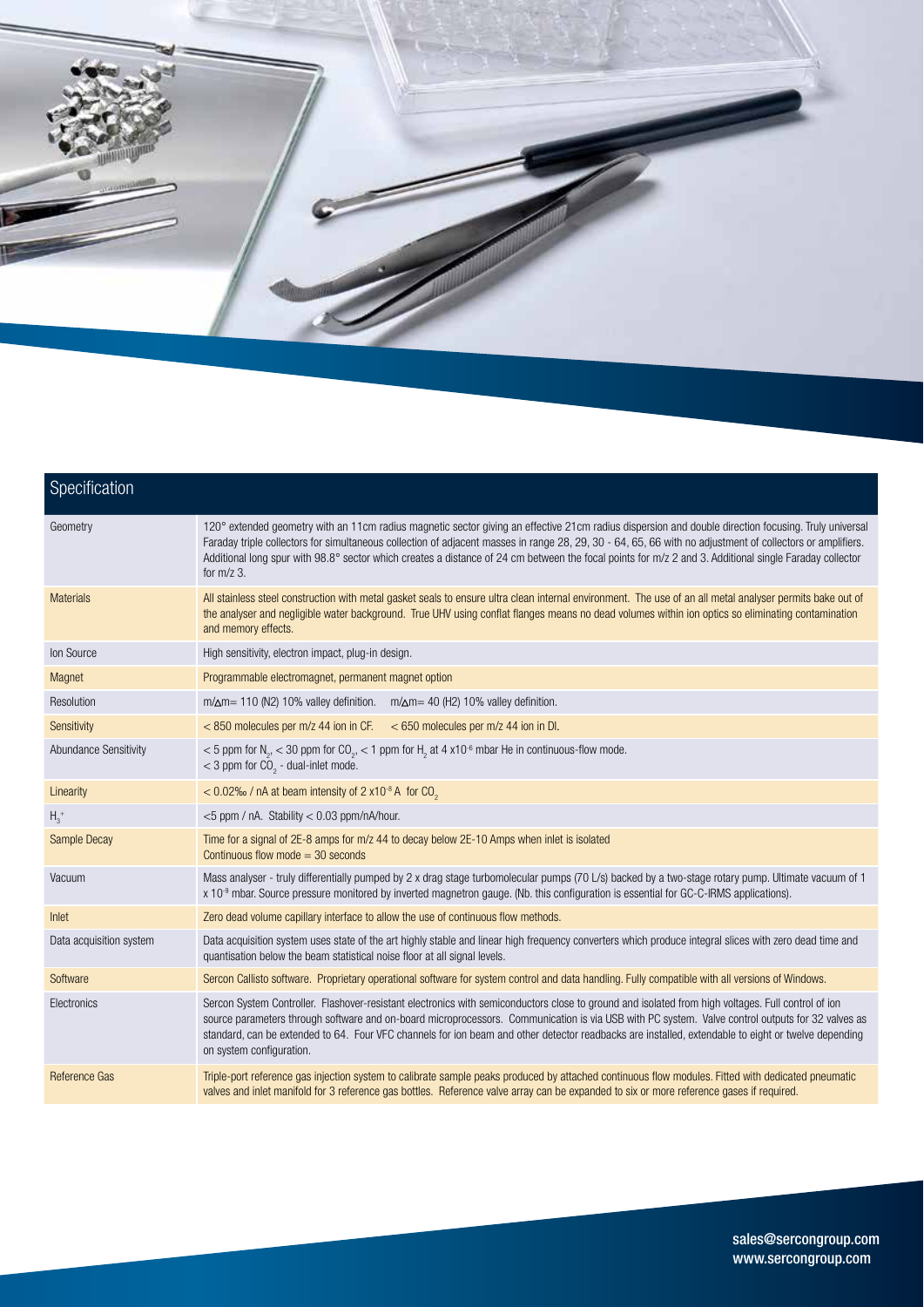# HS2022 ISOTOPE RATIO MASS SPECTROMETER

Sercon are dedicated to the design, manufacture and support of **Isotope Ratio** Mass Spectrometers and their associated sample preparation systems.

| Gas                      | Reference Gas<br>(‰ vs Ref) |
|--------------------------|-----------------------------|
| $CO2$ ( <sup>13</sup> C) | 0.06                        |
| $CO2$ ( <sup>18</sup> O) | 0.06                        |
| $N_{2}$                  | 0.06                        |
| $SO_2(^{34}S)$           | 0.1                         |
| H <sub>2</sub>           | 0.4                         |

The HS2022 is the most sensitive small radius IRMS in the world. The HS2022 is the continuous flow version whereas the GEO-HS2022 is the dual-inlet version. The GEO-HS2022 has all the features and performance of the HS2022 with the extended capabilities that duel-inlet provides.

The GEO-HS2022's low dead-volume dual micro inlet has been designed for high performance, sensitivity, reliability and ease of maintenance by using the most up to date materials and modern precision engineering. A micro cold finger and continuous flow interface are built in as standard features to meet the demands of modern day dual-inlet isotope ratio mass spectrometry.

- Dual micro inlet consisting of twin ultra-low dead-volume, precision machined, five-sided stainless steel blocks (PentaBloc) interfaced to a common changeover valve (COV). Valves are of fail-safe, normally-closed design. Seals are manufactured from Kel-F making them more economical to service than the outdated gold seal design. The COV is a single ultra-low dead-volume fourway valve block which uses the same valve design as the dual-inlet blocks. An additional manual valve is provided to isolate the COV from the bleed pump to facilitate leak checking and allow maintenance without shutting off the vacuum pumps. The PentaBloc dual micro inlet and COV are pumped by a turbomolecular pump (70 L/s). Standard cold finger has a total dead-volume when the sample is isolated of 90 µL. Liquid nitrogen usage is <100 ml per sample. Cold finger takes <2 min to reach minimum temperature from ambient.
- Bench arrangement allows easy access to the analyser and dual-inlet for easy maintenance, removing the need to disassemble parts of the system while servicing others.

| External Precision ( $\sigma$ (n-1)) for n=10 from sample manifold |                                     |                                  |  |  |  |
|--------------------------------------------------------------------|-------------------------------------|----------------------------------|--|--|--|
| Gas                                                                | <b>SampleSize</b><br>(bar $\mu L$ ) | <b>Standard Inlet</b><br>$(\%0)$ |  |  |  |
| $CO_{2}$ ( <sup>13</sup> C)                                        | 100                                 | 0.02                             |  |  |  |
| $CO2$ ( <sup>18</sup> O)                                           | 100                                 | 0.03                             |  |  |  |
| H                                                                  | 200                                 | 0.5                              |  |  |  |

## Internal Precision (2σ10 for 10 changeovers on gases at natural abundance)

| Gas                      | Sample Size<br>(bar µL) | Standard<br>Inlet $(\%$ o $)$ | <b>Cold Finger</b><br>$(\%0)$ |
|--------------------------|-------------------------|-------------------------------|-------------------------------|
| $CO2$ ( <sup>13</sup> C) | 100<br>10               | 0.01                          | 0.01                          |
| $CO2$ ( <sup>18</sup> O) | 100<br>10               | 0.015                         | 0.015                         |
| $N_{2}$                  | 100                     | 0.01                          |                               |
| H <sub>2</sub>           | 200                     | 0.15                          |                               |
| SO <sub>2</sub>          | 100                     | 0.015                         |                               |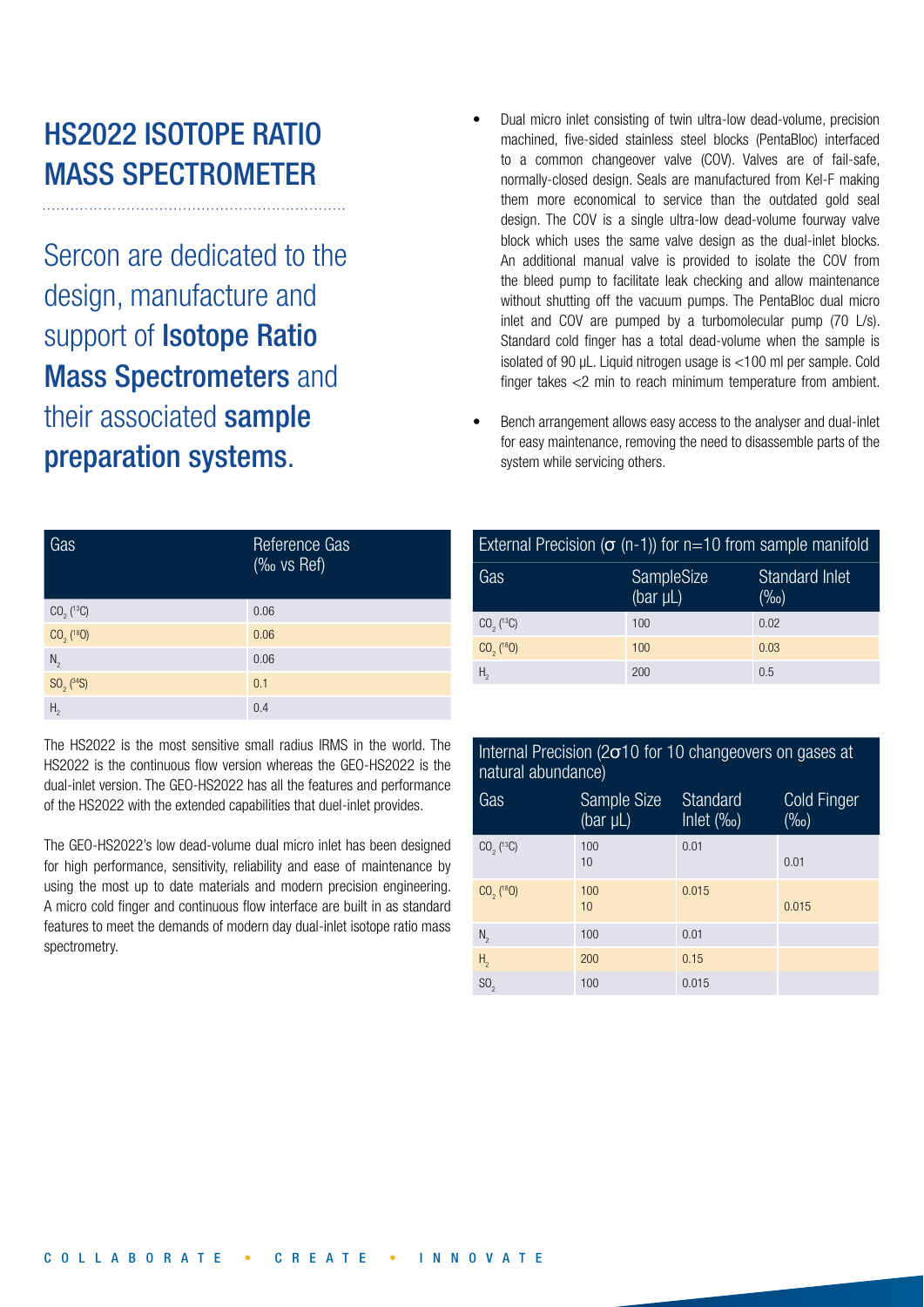#### ANATOMY OF A HS2022 ION OPTICS

#### MAGNET

A permanent magnet provides total stability to the system. A high range electromagnet permits the analysis of Hydrogen (m/z 2) to Methyl bromide (m/z 96).

#### FLIGHT TUBE

All high grade stainless steel flight tube for ultimate clean construction and low water background. The use of copper gaskets permits full bake out and prevents blind volumes. This ensures ultra high vacuum (UHV) conditions can be met. UHV conditions are necessary to minimise contaminant masses and stray molecules.



High sensitivity Nier type electron impact design ensures high ionisation efficiency. Thoriated filament is highly stable and permits analysis of  $O<sub>2</sub>$ . Modern design concept ensures zero memory effect and permits analysis of  $\mathrm{SO}_2$  gas as standard. Self-alignment ensures perfect ion optics.

#### PUMPING

True differential pumping ensures the best possible vacuum conditions. Higher pressure in the source for sample ionisation with reduced analyser pressure ensures 100% beam transmission through the magnetic sector to the collector.

#### **COLLECTORS**

Universal triple collector of a fully enclosed design eliminates noise and scatter of ions. Dedicated HD (m/z 3) detector does not require electrostatic filter or retardation grid due to full spatial separation of He (m/z 4)